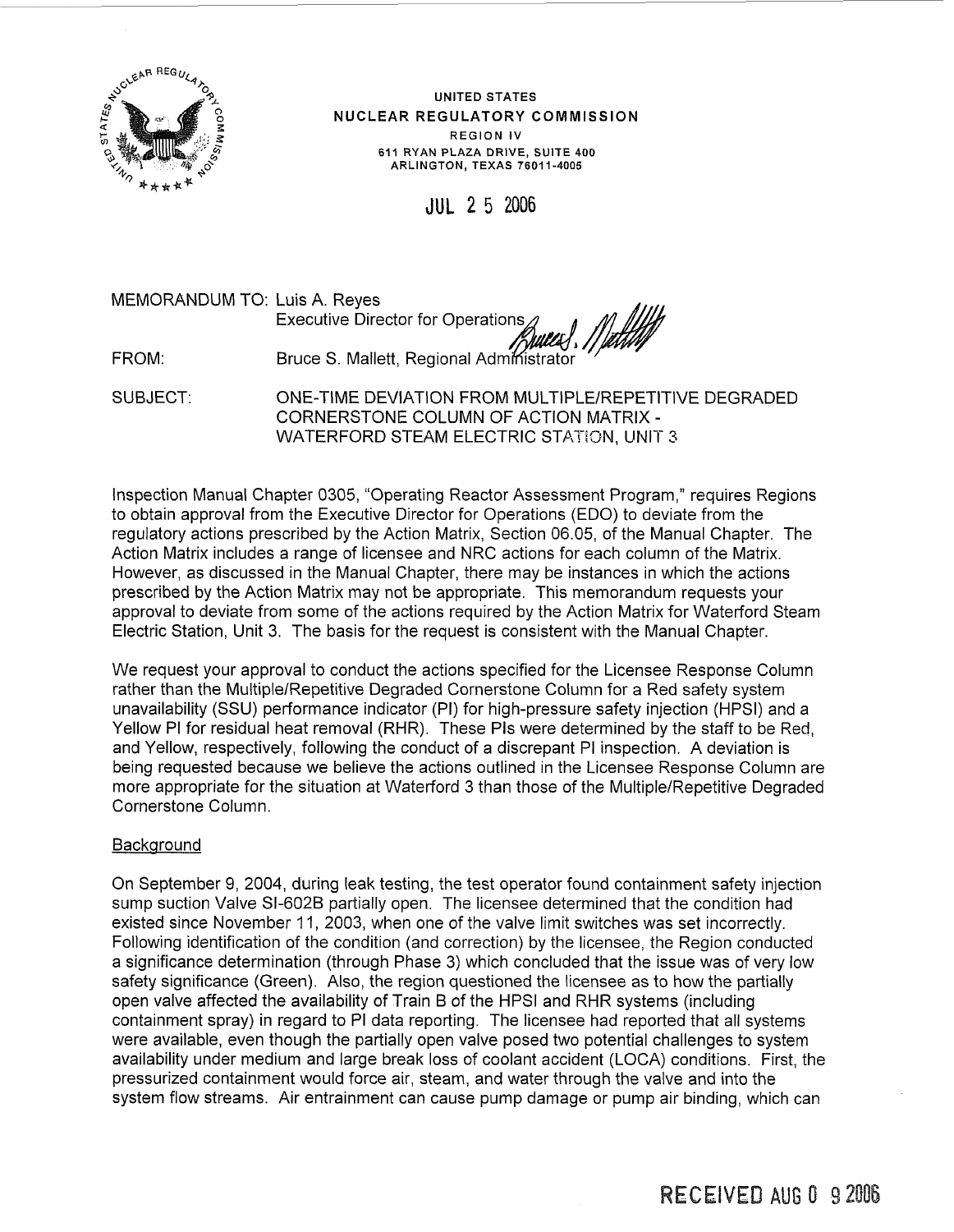#### Luis A. Reves -2-

render the system trains unavailable. Second, the system suction lines could be pressurized sufficiently to force and hold closed reactor water storage pool (the initial suction source for the subject pumps) discharge check Valve SI-107B. This would starve the system trains of water, rendering them unavailable.

During the third quarter of 2005, the licensee completed an analysis that concluded that Valve SI-602B had not been open far enough to impact system availability. When the analysis was made available to the NRC, we reviewed the analysis and had a number of questions regarding the bounding assumptions that called into question whether the systems were actually available during the period in question. Following the 3rd quarter 2005 review of PI data, Region IV issued an Assessment Followup Letter informing the licensee that the NRC would be conducting Inspection Procedure 71 150, "Discrepant or Unreported Performance Indicator Data," to resolve the potential discrepancy related to reporting the subject systems' unavailability. The inspection was deferred until early in calender year 2006 as a result of the impacts from Hurricane Katrina. The inspection was subsequently conducted beginning March 6, 2006. The inspection findings concluded that Train B of HPSl and Containment Spray would, in fact, have been unavailable following a medium or large break LOCA for the period from November 11, 2003, until September 9, 2004. Based on this conclusion, it was determined that the HPSl Unavailability PI would have turned Red in Q2/2004, where it would have remained until the changeover to the Mitigating Systems Performance Index (MSPI). The RHR System Unavailability PI, which includes Containment Spray, would have turned Yellow in Q2/2004, where it would have remained until the changeover to MSPI.

#### Current Action Matrix Requirements

IMC 0305, Section 06.06.b, discusses issues that result in (I) the crossing of a performance indicator threshold and (2) the generation of a safety significant inspection finding. In these circumstances, the guidance states not to "double-count" the issues in the assessment program, but rather to use the most conservative significance characterization to determine the appropriate agency action in accordance with the Action Matrix. Therefore, for this specific case, since the inspection finding was determined to be Green via the Significance Determination Process (SDP) in 2004 and the performance indicators were determined to be Red/Yellow, the NRC would take the actions outlined for the Multiple/Repetitive Degraded Cornerstone Column of the Action Matrix. This column would require the licensee to place the issue in their corrective action program, perform an evaluation of the root and contributing causes of the issue, and implement a performance improvement plan with NRC oversight. The Region would conduct a Supplemental Inspection using Inspection Procedure 95003, conduct a meeting between the Regional Administrator or ED0 and senior licensee management, and consider other regulatory actions, including a Confirmatory Action Letter, Order, 10 CFR 50.54(f) letter, and a 10 CFR 2.204 Demand for Information.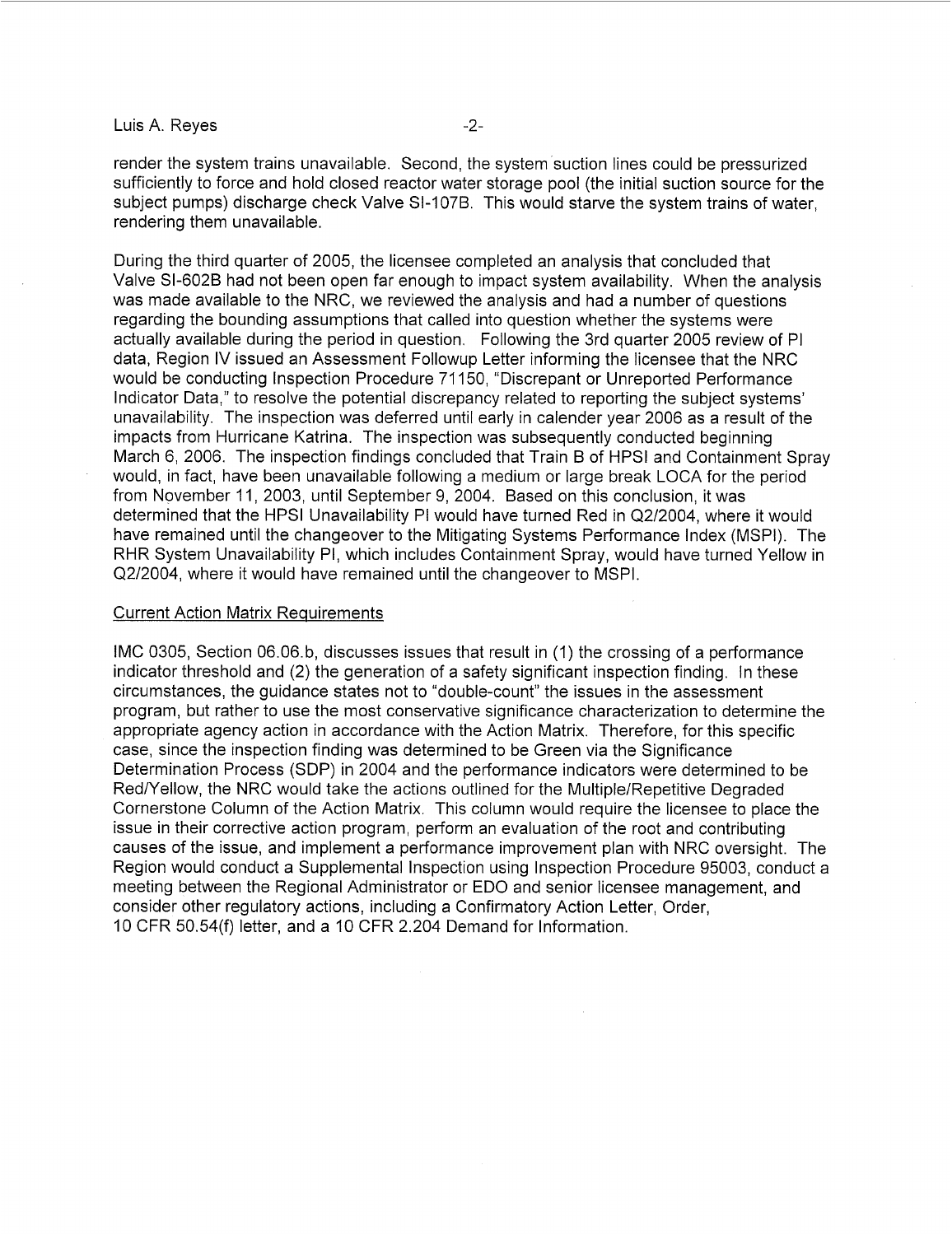### Luis A. Reyes **-3-**

#### Basis for Deviation

On the basis of the following two considerations, I believe that the regulatory actions outlined in the Licensee Response Column of the Action Matrix are more appropriate for this situation.

- (1) The risk is more appropriately characterized at a Green level. One of the noted problems with the SSU PIS and the use of fault exposure time was that it overestimated the risk significance of the unavailability in this case. MSPI, which was implemented on April 1, 2006, provides a more accurate indication of the risk associated with changes in the availability and reliability of important safety systems in this case. In addition, since no monitored component failed and the systems in question have relatively low risk importance, the unavailability would not have resulted in any change in PI color (Green). Following identification of the erroneous valve position, the valve was promptly closed, reestablishing the functionality of the affected system. The licensee conducted a root cause evaluation of the underlying performance deficiency (mis-positioned limit switches) regarding SI-602B, and took actions to ensure that the condition was not present on other similarly operated valves. Work orders were initiated to perform field verification of other potentially affected valves. With respect to the long fault exposure time, the SDP incorporates fault exposure hours in determining the safety significance of the performance deficiency, and in this case the inspection finding was determined to be Green.
- (2) The very low risk evaluation result does not warrant the significant resources and expanded focus of a 95003 supplemental inspection. The difference in the PI and SDP results reflects the known limitations of the safety system unavailability PI (i.e., the indicator is not plant-specific or sufficiently risk-informed and it may overestimate the risk significance of single events with a large fault exposure time, leading to excessive Action Matrix responses).

#### Summary

In summary, I believe that these considerations indicate that the regulatory actions for the Licensee Response Column rather than the Multiple/Repetitive Degraded Cornerstone Column of the Action Matrix would provide the appropriate level of regulatory response and would constitute an efficient and effective use of staff resources. After discussion with and concurrence from the Office of Nuclear Reactor Regulation, I recommended your approval of this deviation from the Action Matrix for Waterford Steam Electric Station, Unit 3.

Approva Luis A. Reves

Docket: 50-382

cc: B. Boger, NRR M. Case, NRR C. Holden, NRR J. Lamb, OED0 J. Andersen, NRR D. Terao, NRR